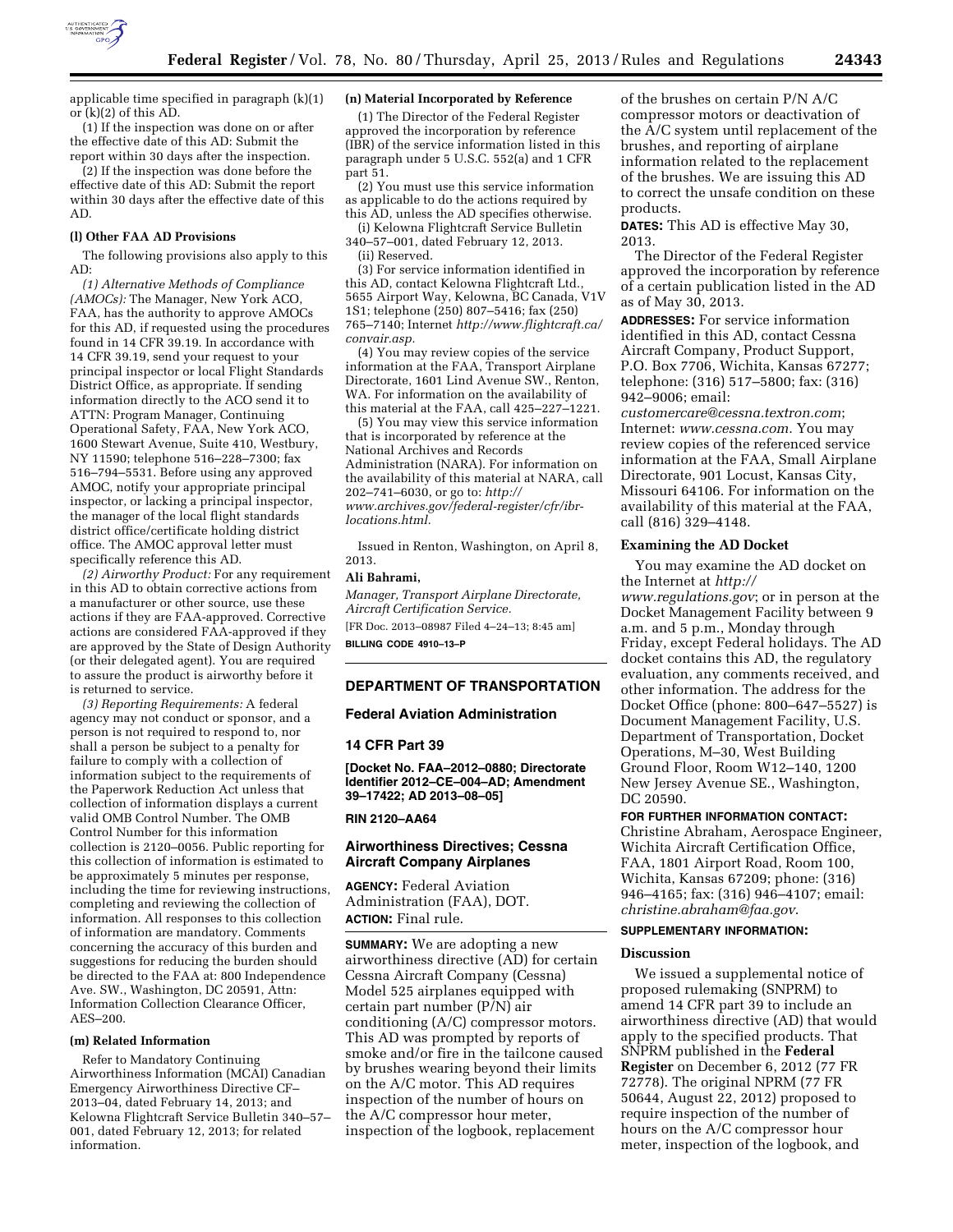replacement of the brushes on certain P/N A/C compressor motors or deactivation of the A/C system until replacement of the brushes. The SNPRM proposed to retain the actions proposed in the original NPRM while revising proposed procedures for deactivating the A/C compressor motor.

#### **Comments**

We gave the public the opportunity to participate in developing this AD. The following presents the comments received on the proposal and the FAA's response to each comment.

## **Request Removal of Statement About Operating Temperature Limitations**

Cessna requested removal of the statement in paragraph (i) of the supplemental NPRM about the compressor: ''While the system is deactivated, aircraft operators must remain aware of operating temperature limitations as detailed in the specific airplane flight manual.''

Cessna stated that the Vapor Cycle Air Condition System (VCCS) is normally activated during defog operation. The VCCS is not essential for flight

following the FAA's issued Master Minimum Equipment List (MMEL), but its deactivation will have an operational impact that should be identified. Cessna reasoned that there is no mention of the compressor in the airplane flight manual (AFM) temperature limitations section; consequently, the statement provides no value and should be removed.

We agree that the statement does not directly relate to the unsafe condition. In discussion with Cessna, we learned that the temperature limitations were inadvertently removed from later revisions to the AFM. In March 2013, Cessna issued a temporary change to add the temperature limitations back into the AFM. Since this temporary change was not included in certain revisions of the AFM, the temporary change will not be required for airplanes previously produced.

We changed the statement in the final rule AD action from an action statement to a recommendation in a note.

## **Conclusion**

We reviewed the relevant data, considered the comment received, and

determined that air safety and the public interest require adopting the AD as proposed. We have determined that these minor changes:

• Are consistent with the intent that was proposed in the SNPRM (77 FR 72778, December 6, 2012) for correcting the unsafe condition; and

• Do not add any additional burden upon the public than was already proposed in the SNPRM (77 FR 72778, December 6, 2012).

#### **Interim Action**

We consider this AD interim action. The return of those brushes with a discernible amount of hours time-inservice (TIS) and the reporting requirement will enable us to determine whether the current 500-hour TIS limit and replacement intervals are appropriate. After we analyze the data received, we may take future rulemaking action.

## **Costs of Compliance**

We estimate that this AD affects 408 airplanes of U.S. registry.

We estimate the following costs to comply with this AD:

# ESTIMATED COSTS

| Action                                                 | Labor cost                                | Parts cost                                                                         | Cost per<br>product | Cost on U.S.<br>operators |
|--------------------------------------------------------|-------------------------------------------|------------------------------------------------------------------------------------|---------------------|---------------------------|
| Inspect and replace drive motor as-<br>sembly brushes. | \$935.                                    |                                                                                    | \$1.187             | \$484.296                 |
| manufacturer.                                          | returns.                                  | Return shipment of brushes to the \$15 per return with two required Not applicable | 30                  | 12.240                    |
| Optional fabrication of placard for<br>deactivation.   | 1 work-hour $\times$ \$85 per hour = \$85 |                                                                                    | 85                  | 34.680                    |
| Optional deactivation or reactiva-<br>tion.            | 1 work-hour $\times$ \$85 per hour = \$85 |                                                                                    | 85                  | 34.680                    |

## **Authority for This Rulemaking**

Title 49 of the United States Code specifies the FAA's authority to issue rules on aviation safety. Subtitle I, section 106, describes the authority of the FAA Administrator. Subtitle VII: Aviation Programs, describes in more detail the scope of the Agency's authority.

We are issuing this rulemaking under the authority described in Subtitle VII, Part A, Subpart III, Section 44701: ''General requirements.'' Under that section, Congress charges the FAA with promoting safe flight of civil aircraft in air commerce by prescribing regulations for practices, methods, and procedures the Administrator finds necessary for safety in air commerce. This regulation is within the scope of that authority because it addresses an unsafe condition that is likely to exist or develop on

products identified in this rulemaking action.

# **Regulatory Findings**

This AD will not have federalism implications under Executive Order 13132. This AD will not have a substantial direct effect on the States, on the relationship between the national government and the States, or on the distribution of power and responsibilities among the various levels of government.

*For the reasons discussed above, I certify that this AD:* 

(1) Is not a ''significant regulatory action'' under Executive Order 12866,

(2) Is not a ''significant rule'' under DOT Regulatory Policies and Procedures (44 FR 11034, February 26, 1979),

(3) Will not affect intrastate aviation in Alaska, and

(4) Will not have a significant economic impact, positive or negative,

on a substantial number of small entities under the criteria of the Regulatory Flexibility Act.

#### **List of Subjects in 14 CFR Part 39**

Air transportation, Aircraft, Aviation safety, Incorporation by reference, Safety.

## **Adoption of the Amendment**

Accordingly, under the authority delegated to me by the Administrator, the FAA amends 14 CFR part 39 as follows:

# **PART 39—AIRWORTHINESS DIRECTIVES**

■ 1. The authority citation for part 39 continues to read as follows:

**Authority:** 49 U.S.C. 106(g), 40113, 44701.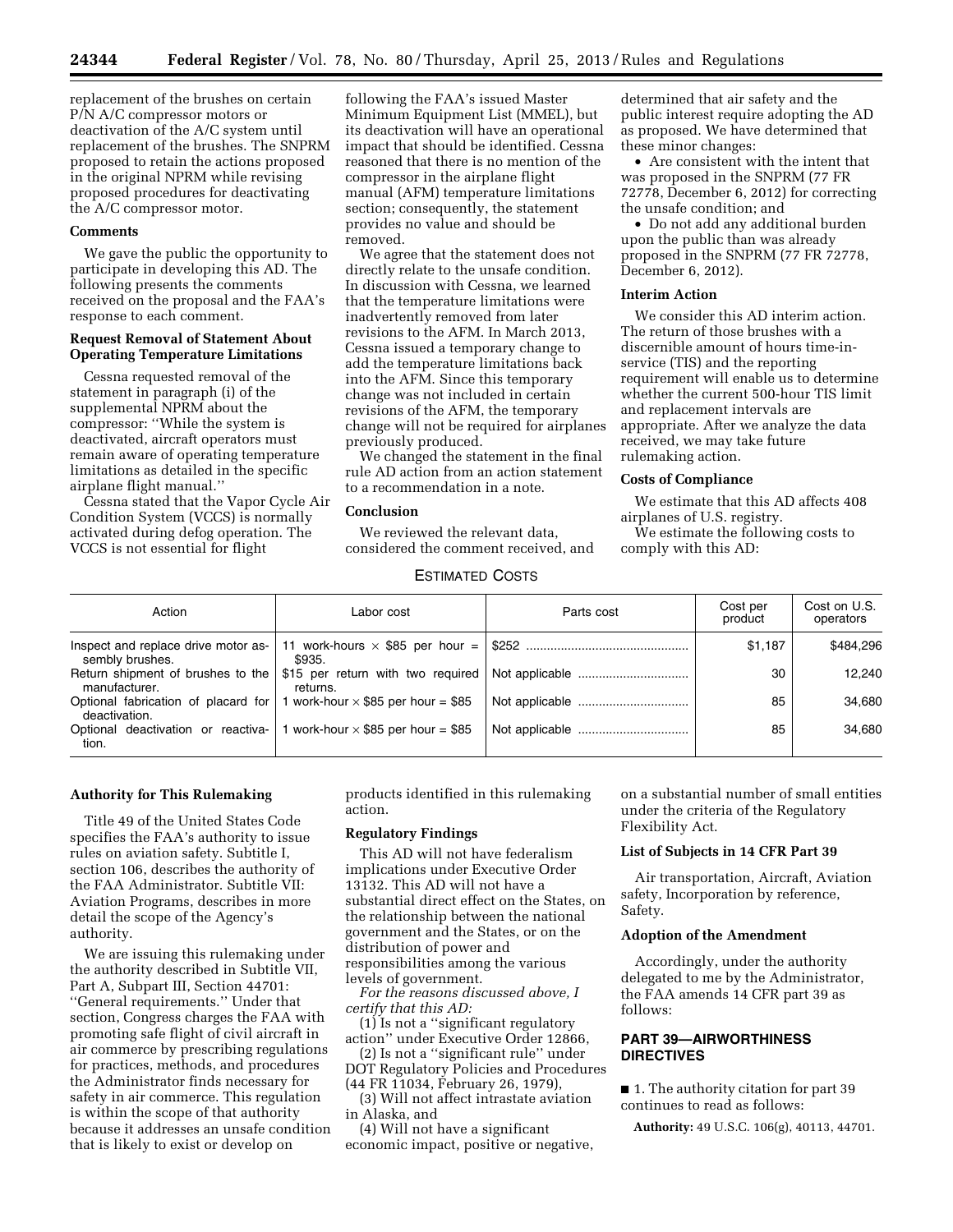#### **§ 39.13 [Amended]**

■ 2. The FAA amends § 39.13 by adding the following new airworthiness directive (AD):

#### **2013–08–05 Cessna Aircraft Company:**  Amendment 39–17422; Docket No.

FAA–2012–0880; Directorate Identifier 2012–CE–004–AD.

## **(a) Effective Date**

This AD is effective May 30, 2013.

#### **(b) Affected ADs**

None.

## **(c) Applicability**

This AD applies to Cessna Aircraft Company Model 525 airplanes, serial number (S/N) 525–0001 through 525–0558 and 525– 0600 through 525–0701, that

(1) are equipped with part number (P/N) 1134104–1 or 1134104–5 air conditioning (A/ C) compressor motor; and

(2) are certificated in any category.

#### **(d) Subject**

Joint Aircraft System Component (JASC)/ Air Transport Association (ATA) of America Code 21, Air Conditioning.

#### **(e) Unsafe Condition**

This AD was prompted by reports of smoke and/or fire in the tailcone caused by brushes wearing beyond their limits on the A/C motor. We are issuing this AD to require replacement of the brushes on certain P/N A/ C compressor motors or deactivation of the A/C system until replacement of the brushes. This AD also requires reporting of airplane information related to the replacement of the brushes.

#### **(f) Compliance**

Comply with this AD within the compliance times specified, unless already done.

## **(g) Inspections**

Within the next 30 days after May 30, 2013 (the effective date of this AD) or within the next 10 hours time-in-service (TIS) after May 30, 2013 (the effective date of this AD), whichever occurs first, do the following:

(1) Inspect the number of hours on the A/ C compressor hour meter; and

(2) Check the airplane logbook for any entry for replacing the A/C compressor motor brushes with new brushes or replacing the compressor motor or compressor condenser module assembly (pallet) with a motor or assembly that has new brushes.

(i) If the logbook contains an entry for replacement of parts as specified in paragraph  $(g)(2)$  of this AD, determine the number of hours on the A/C compressor motor brushes by comparing the number of hours on the compressor motor since replacement and use this number in paragraph (h) of this AD; or

(ii) If through the logbook check you cannot positively determine the number of hours on the A/C compressor motor brushes as specified in paragraph (g)(2)(i) of this AD, you must use the number of hours on the A/ C compressor hour meter to comply with the requirements of this AD and use this number

in paragraph (h) of this AD or presume the brushes have over 500 hours TIS.

#### **(h) Replacement**

At whichever of the compliance times in paragraph (h)(1) of this AD or paragraph  $(h)(2)$  of this AD occurs later, using the hour reading on the A/C compressor hour meter determined in paragraph (g) of this AD, replace the

A/C compressor motor brushes with new brushes. Record the hours on the A/C compressor hour meter in the maintenance records at the time of replacement and repetitively thereafter replace the A/C compressor motor brushes no later than every 500 hours TIS on the A/C compressor motor. Do the replacement following Page 1, of Subject 4–11–00, dated April 23, 2012, of Cessna Aircraft Company Model 525 Maintenance Manual, Revision 23, dated July 1, 2012.

(1) Before or when the A/C compressor motor brushes reach a total of 500 hours TIS; or

(2) Before further flight after the inspection required in paragraph (g)(2)(ii) of this AD if the A/C compressor motor brush hours cannot be positively determined.

## **(i) Deactivation**

In lieu of replacing the A/C compressor motor brushes, before or when the A/C compressor motor brushes reach a total of 500 hours TIS, you may deactivate the A/C. Remove the fuse limiter that supplies power to the A/C compressor motor, fabricate and install a placard that states: ''A/C DISABLED.'' Install the placard by the A/C selection switch prohibiting use of the vapor cycle air conditioner and document deactivation of the system in the airplane logbook referring to this AD as the reason for deactivation.

**Note 1 to paragraph (i) of this AD:** While the system is deactivated, we recommend airplane operators remain aware of the operating temperature limitations found in the Cessna March 2013 temporary revision to the airplane flight manual.

(1) Do the steps in paragraphs (i)(1)(i) through (i)(1)(viii) of this AD to remove the compressor fuse limiter.

(i) Open aft baggage compartment. (ii) Remove aft baggage compartment dividers.

(iii) Disconnect the main battery connector from the battery.

(iv) Tag the battery and external power receptacle with a warning tag that reads: ''WARNING: Do not connect the battery connector or external power cart during the maintenance in progress.''

(v) Remove wing nuts that attach the cover to the aft power J-Box.

(vi) Remove the aft power J-Box cover. (vii) Remove nuts securing compressor fuse limiter (Reference Designator HZ028, P/N ANL100) to bus bar. Retain nuts.

(viii) Remove the compressor motor fuse limiter from the terminals and retain for future reinstallation once compressor motor brushes have been replaced.

(2) A properly certified mechanic must fabricate and install the placard as specified in paragraphs  $(i)(2)(i)$  and  $(i)(2)(ii)$  of this AD:

(i) Use 1/8-inch black lettering on a white background; and

(ii) Install the placard on the instrument panel in close proximity to the A/C selection switch.

(3) Do the steps in paragraphs (i)(3)(i) through  $(i)(3)(v)$  of this AD to return the airplane to service with the compressor motor fuse limiter removed.

(i) Install fuse limiter nuts on the terminals and torque to 100 inch-pounds  $+5$  or  $-5$ inch-pounds.

(ii) Install the aft power J-Box cover with the wing nuts.

(iii) Remove the warning tag on the battery and external power receptacle.

(iv) Connect battery connector to battery. (v) Install aft baggage compartment dividers.

(4) If you choose to deactivate the system and then later choose to return the A/C system to service: Before returning the A/C system to service and removing the placard, you must apply the inspection and replacement requirements of the brushes as specified in paragraph (g) and (h) of this AD.

## **(j) Return of Replaced Parts and Reporting Requirement**

For the first two A/C compressor motor brush replacement cycles, within 30 days after the replacement or within 30 days after the effective date of this AD, whichever occurs later, send the brushes that were removed to Cessna Aircraft Company, Cessna Service Parts and Programs, 7121 Southwest Boulevard, Wichita, KS 67215. Provide the information in paragraphs (j)(1) through (j)(6) of this AD with the brushes:

(1) The Model and S/N of the airplane;

(2) P/N of motor;

(3) P/N of the brushes, if known;

(4) The elapsed amount of motor hours since the last brush/motor replacement, if known;

(5) If motor hours are unknown, report the elapsed airplane flight hours since the last brush/motor replacement and indicate that motor hours are unknown; and

(6) Number of motor hours currently displayed on the pallet hour meter.

#### **(k) Special Flight Permit**

Special flight permits are permitted with the following limitation: Operation of the A/ C system is prohibited.

#### **(l) Paperwork Reduction Act Burden Statement**

A federal agency may not conduct or sponsor, and a person is not required to respond to, nor shall a person be subject to a penalty for failure to comply with a collection of information subject to the requirements of the Paperwork Reduction Act unless that collection of information displays a current valid OMB Control Number. The OMB Control Number for this information collection is 2120–0056. Public reporting for this collection of information is estimated to be approximately 5 minutes per response, including the time for reviewing instructions, completing and reviewing the collection of information. All responses to this collection of information are mandatory. Comments concerning the accuracy of this burden and suggestions for reducing the